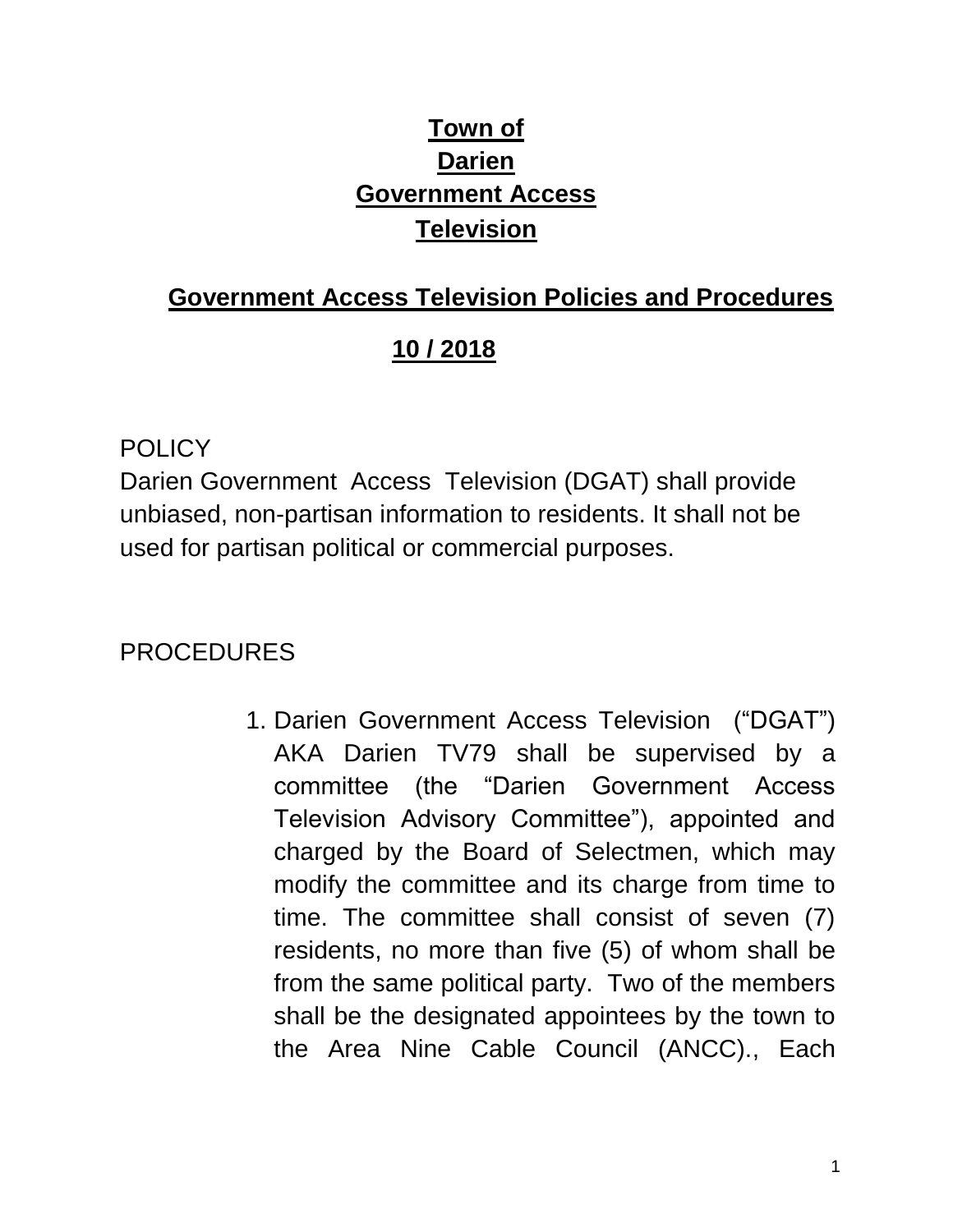member shall be appointed for a term of one (1) year.

- 2. The DGAT Advisory Committee shall meet at least quarterly to be updated on the operation of DGAT, hear from the public and address any issues of concern. The Chairman, who will be elected by the DGAT Advisory Comm each year, may call additional meetings.
- 3. The DGAT Advisory Committee shall appoint a Program Director and General Manager who shall be responsible for DGAT's day to day operations, including selection and assignment of coverage, recruiting / training / assigning camera operators and production staff, submission of payment sheets from such staff to the Finance office and the design, installation, maintenance and enhancement of such technical equipment as needed to perform its programming responsibilities. DGAT officers (except the Committee Chair) may be named at the discretion of the Advisory Committee to the volunteer positions of Program Director and/or General Manager.

4.The objectives of DGAT shall include, but not be limited to the following:

A. To expand community awareness and information about local government and it's decision making process;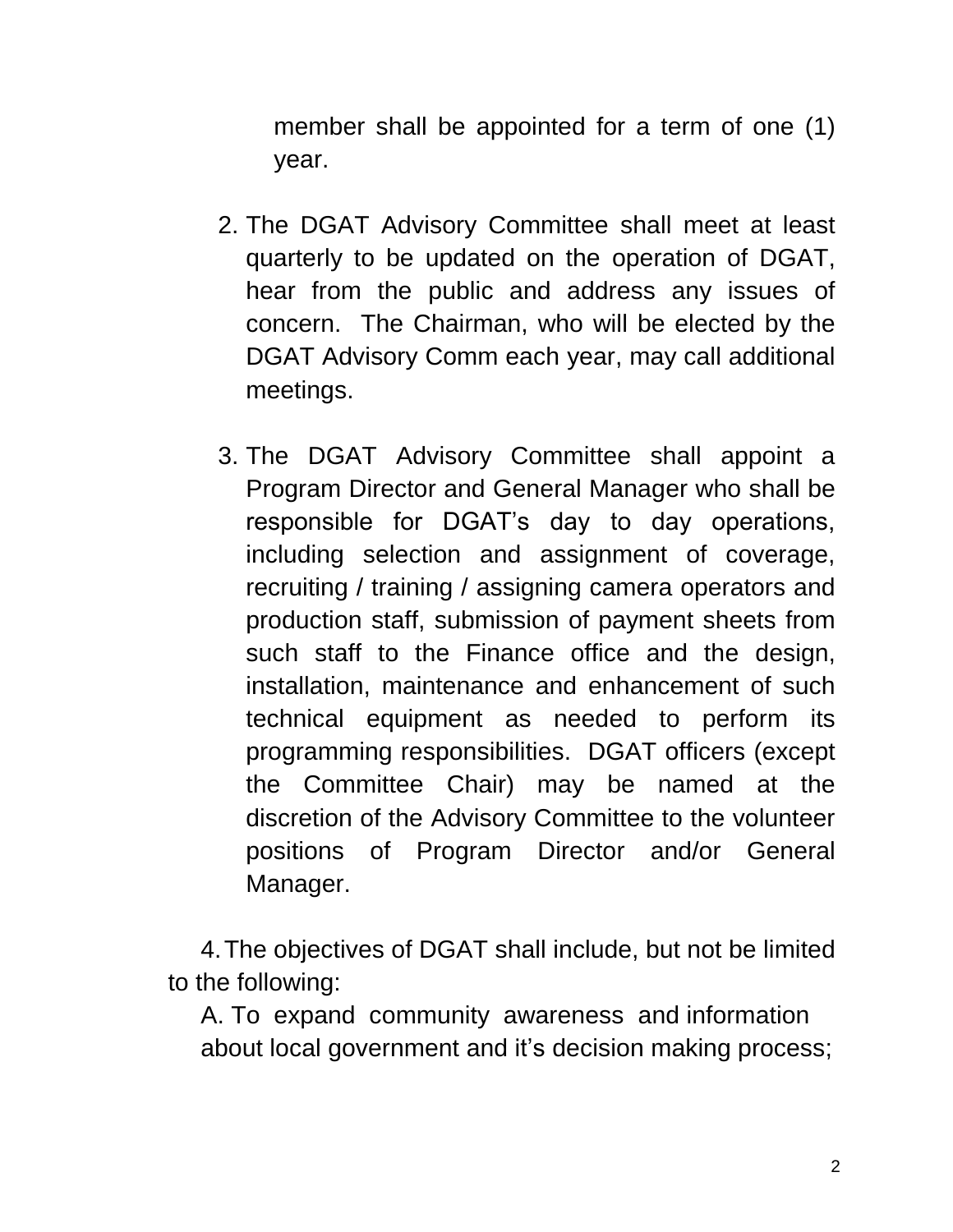B. To provide information about programs and services offered to the Darien community by Town departments and Town-funded agencies;

- 5. The following general provisions shall apply:
	- A. DGAT shall provide gavel to gavel meeting coverage of the Town's governmental elected and appointed boards, commissions and similar bodies in addition to information of general civic importance to the community.
	- B. The primary priorities will be as follows:
		- 1. Local governmental meetings;
		- 2. Information regarding local governmental bodies;
		- 3. Information regarding services and programs offered by Town departments and Town-funded agencies;

4. Special programs on current events or particular community issues (LWV non-partisan speakers),

5. Programs and alphanumeric displays regarding Town services.

6. Such coverage may be distributed on DGAT's cable TV channel, video archives or social media.

C. The secondary priorities of DGAT will be as follows:

1. Public Service announcements for Non-Profit or Civic Organizations.

2. Programming of a civic nature obtained from outside sources to supplement locally produced government programming;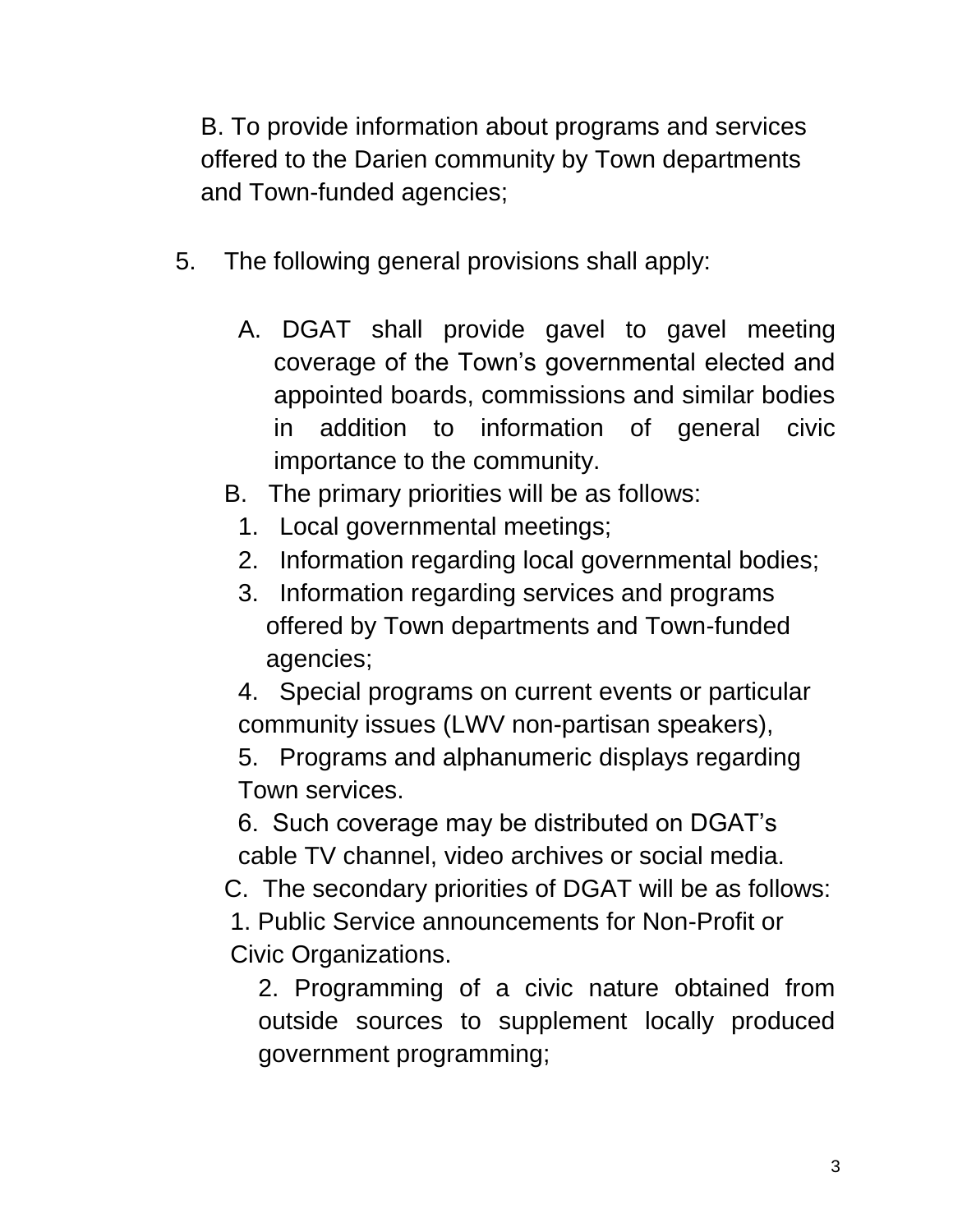- 3. State or federal government meetings of special local interest;
- D. Programs which contain, in whole or in part, any of the following subject matter will not be produced, aired or distributed:
	- 1. Commercial messages or material promoting a company, product or service with the primary objective of producing a monetary profit.
	- 2. Businesses, individuals and organizations may be acknowledged for assistance in the production of a program or the provision of other means of support.

6. Political Campaigning: DGAT will be not used for political campaigning by individuals or organizations seeking public office or legislation. Neither will the service be used for the solicitation of funds for political purposes.

During the two month period preceding an election, programs which feature elected officials who are candidates for election or re-election will not be produced or distributed. This will not preclude their participation in public meetings or special forums of public debate. Debates between or among candidates may be aired when produced by non-partisan groups or organizations (such as the League of Women Voters.)

7. Religious Material: Program material which would advocate a particular religious belief will not be produced or distributed. Religious organizations or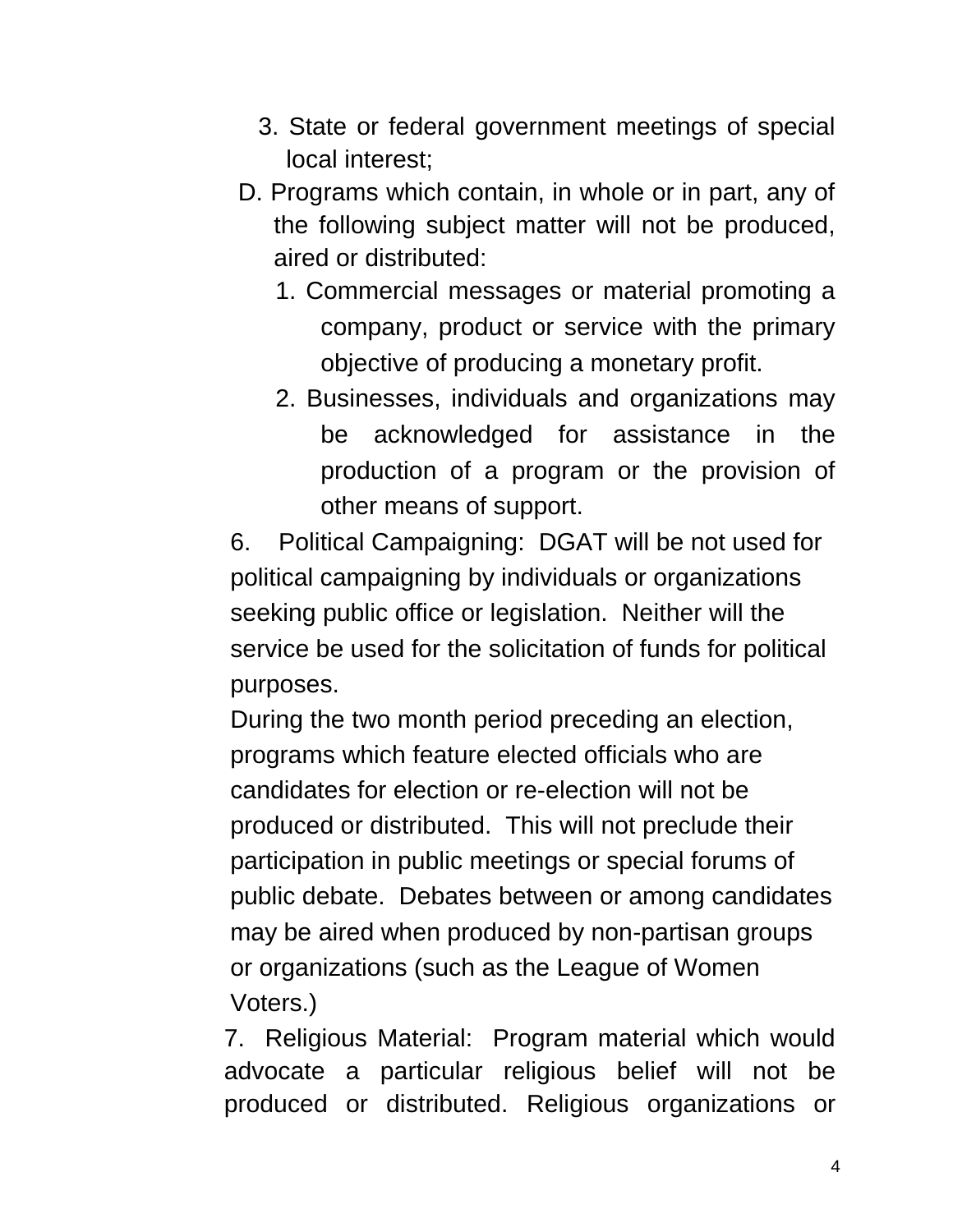ideals may be mentioned as incidental information as part of a program. This is not to preclude the appearance of an individual representing a particular religious organization as part of a program, which provides general information. This will also not preclude the distribution of announcements of public events, which are sponsored or conducted by religious organizations.

8. Program material which constitutes libel, slander, violation of trademark or copyright, or which might violate any local, state, or federal laws, including regulations of the Federal Communications Commission, will not be produced or distributed.

9. The following program production and distribution provisions shall apply:

A. Public meetings:

- 1. All public meetings of the Town's commissions, boards, appointees and other town related public meetings are authorized for electronic media recording and distribution, except for executive sessions, which are closed to the public.
- 2. All public meetings to be broadcast live or be recorded and distributed will be done so in their entirety, gavel-to-gavel. Recesses, when called in a meeting under Roberts Rules, will not be recorded or distributed as audio or video.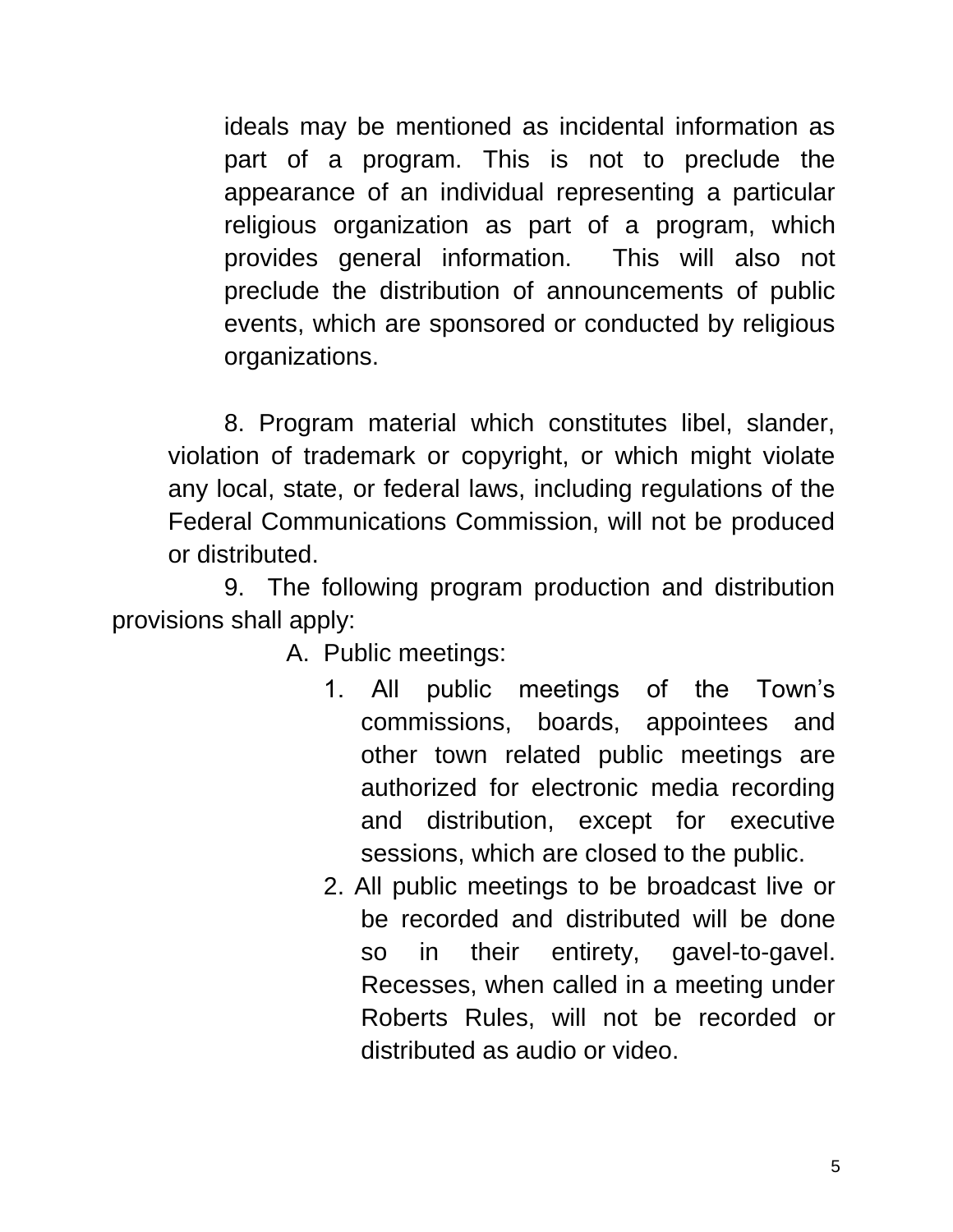3. Informal comments among persons attending before, during or after a public meeting will not be aired if not recognized by the Chair as "Public Comment" as part of gavel-to-gavel coverage.

B. Written permission for the use of copyrighted materials for airing on DGAT must be obtained in advance from the materials' owner and shared with DGAT by the department or agency sponsoring the local use of the materials.

- C. Community information messages:
	- 1. Information for distribution may be submitted by any government department, Town-funded agency or bona fide nonprofit organization which serves the residents of Darien.
	- 2. The events' submitted must be open to the general public, and must not discriminate based on age, sex, race, religion, national origin, physical impairment, or sexual orientation.
	- 3. Messages may provide general information about a specific fundraising event but not be commercial in nature or solicit funds.
	- 4. Airing of such messages will be at the discretion of DGAT Program Director.
- D. Statement by individuals: